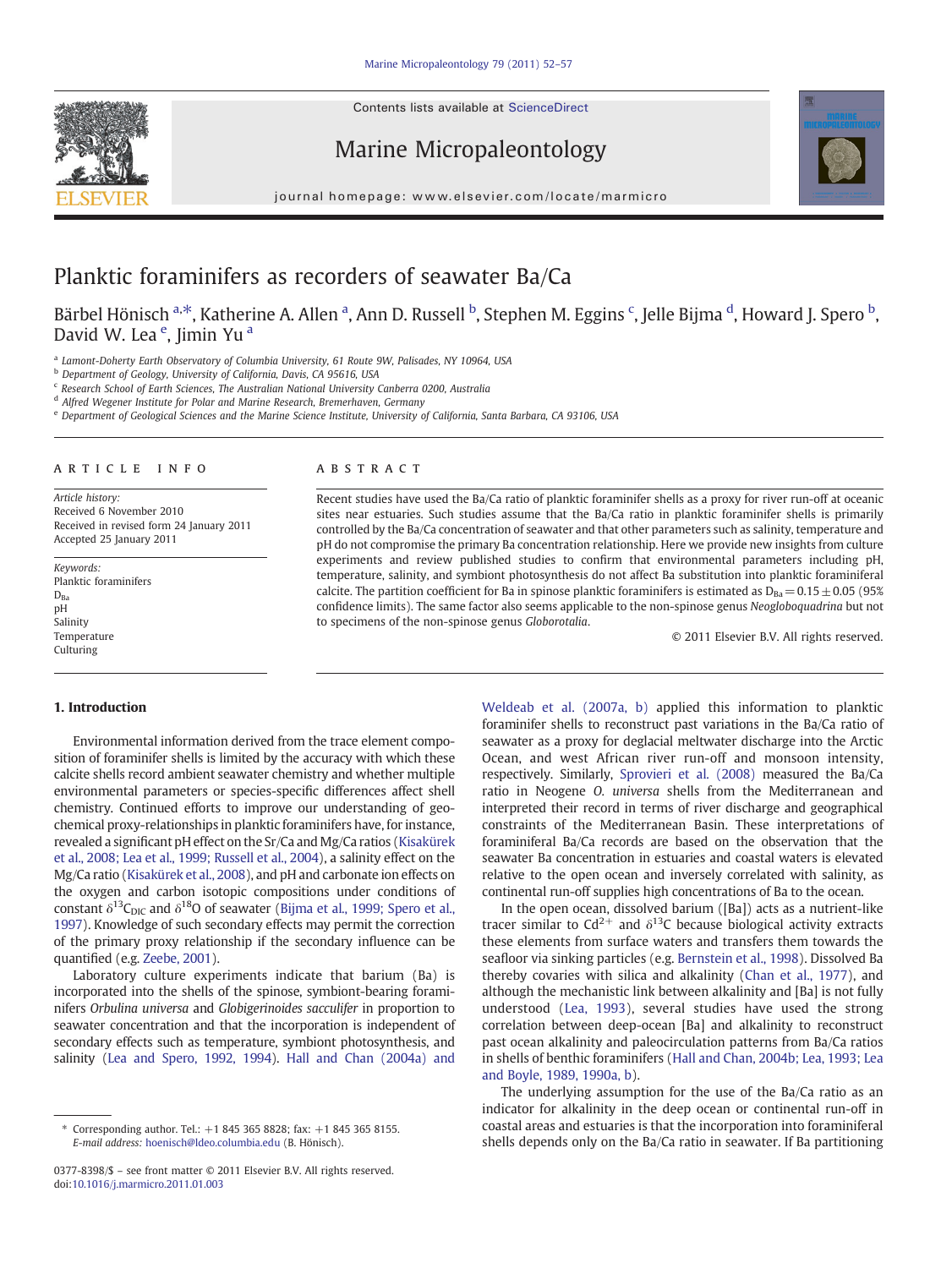also responded to changes in ocean carbonate chemistry or salinity, the ability to estimate past salinity or seawater-Ba/Ca ratio variations would be hampered. One indication that Ba partitioning may be affected by parameters other than dissolved [Ba] comes from a laser ablation study of the symbiont-barren foraminifer Globorotalia inflata from sediment traps ([Hathorne et al., 2009\)](#page-5-0). Analysis of a single specimen shows a ~6-fold increase in the Ba/Ca ratio from the outer surface towards the inside of the shell wall. [Hathorne et al. \(2009\)](#page-5-0) observed a strong covariation between Mg/Ca and Ba/Ca ratios in the shell, but the high Ba/Ca ratio of the inner portion of the shell is inconsistent with a supposed shallower growth habitat during early ontogeny of this species, which should reflect the lower Ba/Ca ratio of surface seawater. The cause for the Ba/Ca pattern in this G. inflata shell remains unresolved. It may reflect varying environmental parameters during shell secretion but it should be noted that the cleaning methods applied in this laser ablation study do not remove postmortem barite precipitates inside the shells. [Lea and Boyle](#page-5-0) [\(1991\)](#page-5-0) observed barite contamination in samples from sediments and sediment traps and suggested that barite must partly form in the water column. [Lea and Boyle \(1991\)](#page-5-0) therefore introduced a cleaning step with alkaline diethylenetriamine-pentaacetic acid (DTPA) for barite removal from sedimentary and trap-collected foraminifer shells, which has since been applied to Ba/Ca ratio measurements by solution chemistry but not for laser ablation studies. In contrast to findings of the laser ablation study, sequential dissolution experiments with DTPA-cleaned shells of Globigerinoides conglobatus and Globorotalia truncatulinoides, suggested homogeneous Ba/Ca distribution inside the shells [\(Lea and Boyle, 1991](#page-5-0)).

Previous studies have examined Ba incorporation into natural samples of Orbulina spp., Globigerinoides ruber, G. sacculifer, G. conglobatus, Neogloboquadrina dutertrei, and N. pachyderma sin. in relation to surface seawater Ba/Ca ratios [\(Hall and Chan, 2004a; Lea and](#page-5-0) [Boyle, 1991\)](#page-5-0), in cultured O. universa as a function of light intensity and seawater Ba concentration at constant temperature [\(Lea and Spero,](#page-5-0) [1992](#page-5-0)), and in cultured O. universa and G. sacculifer as a function of seawater [Ba], temperature and salinity in two different locations [O. universa from Santa Catalina Island in the NE Pacific at 22 °C, S=33.7, and O. universa and G. sacculifer from Lee Stocking Island, Bahamas at 29 °C and  $S=36.7$ ; [Lea and Spero, 1994](#page-5-0)]. Here we provide new constraints from culture experiments with O. universa and the symbiont barren Globigerina bulloides, grown under varying seawater pH, temperature, salinity, and two different light levels. Our data confirm and expand the results of previous studies and demonstrate that environmental controls other than the Ba/Ca ratio of seawater have no measurable effect on the Ba/Ca ratio in spinose planktic foraminifers.

#### 2. Foraminifera collection and culturing

Foraminifers for this study were cultured in two field seasons, July– August 2000 and July–August 2008, using previously established methods (e.g. [Lea and Spero, 1992; Russell et al., 2004\)](#page-5-0). Juvenile (presphere) Orbulina universa and small G. bulloides were hand collected by SCUBA divers from surface waters of the San Pedro Basin, approximately 2 km NNE of the Wrigley Institute for Environmental Studies, Santa Catalina Island, California. Surface seawater for culturing was collected at the foraminifer collection site and filtered in the laboratory using acid-cleaned 0.4 μm polycarbonate membrane filters and an acid-leached polysulfone filter holder (2000 field season), and 0.8 μm nitrate cellulose filters on a borosilicate glass filter system (2008 field season).

After collection, each specimen was examined under an inverted light microscope for the purpose of species identification, shell dimension measurement, and inspection of general condition. Individual foraminifers were then transferred to 120 ml glass jars containing the filtered experimental seawater. To avoid contamination of culture water during transfer and feeding of specimens, sample handling was done wearing powder free gloves and using acid-leached glass pipettes for feeding and transferring foraminifers.

Average summer seawater conditions at the collection site are 22 °C, S = 33.5, pH = 8.04 (total scale) and alkalinity =  $2250 \mu$ mol kg<sup>-1</sup>. It should be noted that the salinity measurements in 2000 and 2008 used different conductivity meters and yielded slightly different results  $(S=33.7$  and 33.3, respectively). This difference is likely analytical rather than oceanographic, and it only applies to the pH experiments compared between 2000 and 2008. For comparison, WOCE oceanographic data from the coast of Southern California read  $S=33.5$ .

Foraminifer cultures were maintained in water baths at constant temperature (to  $\pm$  0.1 °C) and light levels of 299–406 μmol photons  $m^{-2}$  s<sup>-1</sup> (12-h high light/dark cycle). These light levels exceed the saturation light intensity for the symbiotic dinoflagellates associated with O. universa [\(Rink et al., 1998](#page-5-0)). Only one parameter was changed per experiment, with all others maintained constant at ambient conditions. Four sets of experiments were performed: O. universa was grown under  $S = 29.9 - 35.4$ ,  $T = 18 - 26$  °C,  $pH = 7.6 - 8.64$  (total scale), and a low light experiment at 23 µmol photons  $m^{-2} s^{-1}$  (12-h low light/ dark cycle). This light intensity falls below the light compensation point for the dinoflagellates' photosynthetic activity ([Rink et al., 1998](#page-5-0)). G. bulloides was grown over a pH range of 7.61–8.52 (total scale). G. bulloides and O. universa were fed a 1-day old Artemia sp. nauplius (brine shrimp) every other or every third day, respectively.

During the 7- to 10-day culture period O. universa secretes and calcifies a spherical chamber, whereas G. bulloides forms between two and four new chambers. After the foraminifers underwent gametogenesis, empty shells were rinsed in ultrapure or deionized water and archived for later analysis. In addition, samples of the culture solutions were acidified, and analyzed to verify that seawater Ba and Ca concentrations remained constant over the course of the experiments.

Experimental pH,  $[CO<sub>3</sub><sup>2</sup>-]$  and total alkalinity (AT) were simultaneously modified by the addition of ultrapure HCl to lower these quantities or the addition of ultrapure NaOH to increase them. Initial and final seawater pH were measured and alkalinity was determined by Gran-titration with a Metrohm 785 Titrino auto-titrator. In the year 2000 samples were also taken for dissolved inorganic carbon (DIC), collected at the beginning and end of each experiment, poisoned with a few drops of a saturated  $HgCl<sub>2</sub>$  solution and measured coulometrically at the Alfred Wegener Institute. pH, AT and DIC were all normalized to Dickson certified reference material, which was measured in parallel to the experimental seawaters.

Experimental seawater salinity was modified by either addition of deionized water or evaporation of filtered seawater under a heat lamp. All salinity experiments were conducted in 2008 and initial and final salinity were measured with a handheld Fisher Scientific 3-Star conductivity meter.

#### 3. Sample preparation for analysis

Only gametogenic shells were used for analysis. All specimens were rinsed in distilled water to remove sea salts, dried and weighed. Chambers secreted under controlled conditions in the laboratory were separated from the juvenile portion of the shell grown in the ocean before collection. Shells grown in 2000 were prepared and analyzed at the University of California in Santa Barbara following the methods of [Lea and Martin \(1996\),](#page-5-0) whereas shells grown in 2008 were prepared and analyzed in the Godwin Laboratory at Cambridge University following the methods of [Yu et al. \(2005\)](#page-5-0).

O. universa shells grown in 2000 were cracked open with a disposable scalpel and the juvenile test (if present) was removed with a small brush. The fragments were then transferred to 0.5 ml polypropylene centrifuge vials. Individual shells of O. universa were analyzed where possible, but for the smallest individuals, two or three shells were pooled to obtain at least 40 μg of uncleaned calcite. For G. bulloides, chambers grown in the laboratory were identified by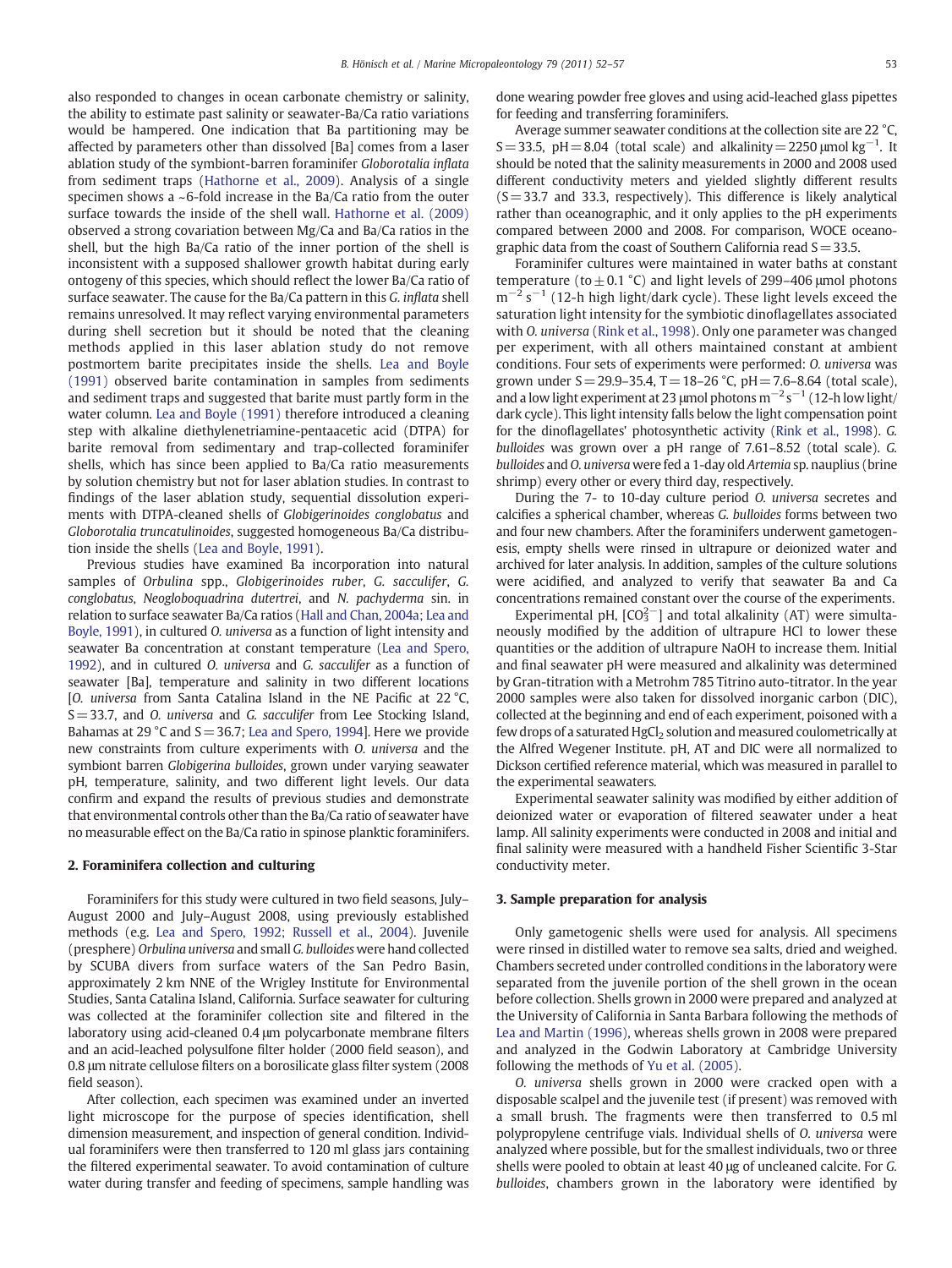comparing the size of the specimen at collection with the size of the postgametogenic shell. The laboratory-grown chambers were amputated with a scalpel, pooled (25–35 chambers per sample) and loaded into 0.5-ml polypropylene centrifuge vials. Samples were then subjected to a series of physical and chemical treatments including: oxidation in hot (70 °C) buffered  $H_2O_2$ -NaOH (0.1 N NaOH, 15% v/v H2O2 Seastar) solution to remove organic matter, 2–3 weak acid leaches  $(0.001 \text{ N HNO}_3)$  and repeated rinses in ultrapure water. The amputation and cleaning procedures followed methods established by [Mashiotta et al. \(1997\)](#page-5-0). DTPA cleaning is not necessary for cultured foraminifer shells, as they were dried and archived immediately upon gametogenesis. Sample analysis followed the multi-element inductively coupled plasma mass spectrometry (ICP-MS) method described by [Lea and Martin \(1996\).](#page-5-0) After cleaning, 20–30 μg size samples of purified foraminifer shells were dissolved in 0.5 ml of a 0.1 N  $HNO<sub>3</sub>$ solution containing calibrated concentrations of <sup>135</sup>Ba and <sup>45</sup>Sc. The solutions were aspirated into a Finnigan Element2 high-resolution magnetic sector ICP-MS. The  $^{135}$ Ba/ $^{138}$ Ba and  $^{45}$ Sc/ $^{48}$ Ca ratios were determined by pulse counting and analog acquisition modes, respectively. The concentrations of Ba and Ca were then determined by isotope dilution and internal standard calculation, respectively. Na/ Ca was determined to be certain that the hydrogen peroxide–sodium hydroxide solution used in the sample preparation was completely rinsed out. Several analyses of a consistency standard with Ba and Ca concentrations similar to the foraminiferal samples had a standard deviation of 0.4% for Ba, 1% for Ca, and 1.25% for the Ba/Ca ratio. An average of 2–4 replicates was determined on O. universa. Due to the small sample yield in G. bulloides only one Ba/Ca analysis per experiment could be collected for this species.

Seventeen water samples were randomly selected for analysis of trace and minor element concentrations over the course of the experiment. These samples yield ambient seawater concentrations of  $37.8 \pm 0.35$  nmol kg<sup>-1</sup> for [Ba] and  $10.24 \pm 0.09$  mmol kg<sup>-1</sup> for [Ca]. The amount of Ba incorporated into the foraminiferal shell is negligible compared to the total [Ba] present in the experimental seawater [\(Lea and Spero, 1992](#page-5-0)). However, it is conceivable that problems could arise from barium contamination (e.g. during feeding)

or adsorption onto the culture jar walls. Although one of the water samples showed [Ba] elevated by 11%, the average change in seawater [Ba] was only 0.9%, indicating that barium adsorption was negligible and contamination unlikely. Nevertheless, we cannot rule out the possibility that some foraminifers experienced Ba concentrations that may have differed from the average of 37.8 nmol  $kg^{-1}$ .

Only O. universa were grown in 2008. Samples consisting of ~15 shells were cracked and then cleaned in the same way as described above. Elemental analysis of this sample set was carried out in the Godwin Laboratory at Cambridge University following the methods of [Yu et al. \(2005\).](#page-5-0) Calcium concentrations were first measured by ICP-AES. Aliquots of the same solution were diluted to 100 ppm [Ca] to minimize matrix effects during subsequent analysis by ICP-MS (PerkinElmer SCIEX Elan DRC II). Standards prepared with Milli- $Q^+$ allowed a Ba/Ca detection range of 0.09–4.84 μmol/mol. Standard solutions were measured every 3–5 samples, giving a ~1.7% relative standard deviation (RSD). Only a few samples could be measured in duplicate with this method.

# 4. Results

## 4.1. Carbonate chemistry, light level, and foraminifer species

The experimental matrix and Ba/Ca results are summarized in Table 1 and shown in [Fig. 1a](#page-3-0)–d. [Figs. 1a, b and 2](#page-3-0) show Ba/Ca ratios of the same experiments relative to pH,  $[CO<sub>3</sub><sup>2</sup>-]$  and total alkalinity, respectively. O. universa shells grown in 2000 and 2008 and measured in different labs give the same Ba/Ca ratio within error:  $0.67 \pm 0.04$  (Santa Barbara) and  $0.69 \pm 0.03$  (Cambridge). Two *O. universa* analyses from this data set deviate by more than  $2\sigma$  from the experimental mean (Table 1). Both analyses were done on single large shells and although their interpretation would not change the conclusions from this study, we suspect these specimens may have suffered from elevated [Ba] in their respective culture jars, and have therefore excluded them from the figures and further evaluation.

G. bulloides has not been calibrated for Ba/Ca before. The primary observation from our experiments is that Ba/Ca ratios of the two

Table 1

| Experiment Light |           | Salinity | Temperature<br>$(^{\circ}C)$ | Alkalinity<br>( $\mu$ mol kg <sup>-1</sup> ) | pH<br>(total scale) | Calc. DIC<br>$(\mu$ mol kg <sup>-1</sup> ) | Calc. $[CO_3^{2-}]$<br>$(\text{µmol kg}^{-1})$ | $Ba/Ca - 1$<br>$(\mu mol/mol)$ | N  | $Ba/Ca - 2$<br>$(\mu mol/mol)$ | N              | $Ba/Ca - 3$<br>$(\mu mol/mol)$ |                | N $Ba/Ca - 4$<br>$(\mu mol/mol)$ | N   |
|------------------|-----------|----------|------------------------------|----------------------------------------------|---------------------|--------------------------------------------|------------------------------------------------|--------------------------------|----|--------------------------------|----------------|--------------------------------|----------------|----------------------------------|-----|
| 0. universa      |           |          |                              |                                              |                     |                                            |                                                |                                |    |                                |                |                                |                |                                  |     |
| BH <sub>1</sub>  | LL        | 33.6     | 22                           | $2253 \pm 10$                                | $8.03 \pm 0.02$     | 2000*                                      | 182                                            | 0.61                           |    | $1\quad 0.70$                  |                | 3 0.57                         | $\overline{2}$ | 0.59                             | 2.0 |
| BH <sub>2</sub>  | HL        | 33.8     | 22                           | $2268 \pm 5$                                 | $8.07 \pm 0.02$     | 1993*                                      | 196                                            | 0.63                           |    | 0.71                           | 2              | 0.67                           | 2              | (1.06)                           | 1.0 |
| BH <sub>3</sub>  | HL        | 33.7     | 22                           | $2047 \pm 15$                                | $7.61 \pm 0.03$     | 1965*                                      | 76                                             | 0.76                           |    | 3 0.67                         | 2              |                                |                |                                  |     |
| BH4              | HL        | 33.7     | 22                           | $2632 \pm 12$                                | $8.52 \pm 0.02$     | 1979*                                      | 468                                            | 0.56                           |    | 1 0.58                         | $\overline{2}$ | 0.60                           | 3              | 0.57                             | 1.0 |
| BH <sub>5</sub>  | HL        | 33.7     | 22                           | $2436 \pm 21$                                | $8.30 \pm 0.01$     | 1997*                                      | 311                                            | 0.65                           |    | 1 0.64                         | 1              | 0.56                           |                | (1.01)                           | 1.0 |
| BH <sub>6</sub>  | HL        | 33.7     | 22                           | $2122 \pm 6$                                 | $7.81 \pm 0.01$     | 1979*                                      | 111                                            | 0.60                           |    | 0.60                           |                | 2 0.57                         | $\overline{2}$ | 0.70                             |     |
| KA1              | HL        | 33.2     | 18                           | $2233 \pm 21$                                | $8.08 \pm 0.03$     | 1990                                       | 175                                            | 0.69                           | 15 |                                |                |                                |                |                                  |     |
| KA <sub>2</sub>  | HL        | 33.0     | 20                           | $2229 \pm 5$                                 | $8.03 \pm 0.01$     | 2000                                       | 166                                            | 0.62                           | 15 |                                |                |                                |                |                                  |     |
| KA3              | <b>HL</b> | 33.3     | 22                           | $2239 \pm 5$                                 | $8.01 \pm 0.02$     | 2001                                       | 173                                            | 0.71                           | 15 | 0.67                           | 15             |                                |                |                                  |     |
| KA4              | <b>HL</b> | 33.0     | 26                           | $2237 \pm 10$                                | $7.95 \pm 0.01$     | 2001                                       | 173                                            | 0.63                           | 15 |                                |                |                                |                |                                  |     |
| KA5              | HL        | 33.3     | 22                           | $2058 \pm 2$                                 | $7.60 \pm 0.02$     | 1991                                       | 70                                             | 0.67                           | 15 |                                |                |                                |                |                                  |     |
| KA6              | <b>HL</b> | 33.3     | 22                           | $2425 \pm 4$                                 | $8.27 \pm 0.02$     | 2009                                       | 297                                            | 0.66                           | 15 |                                |                |                                |                |                                  |     |
| KA7              | <b>HL</b> | 33.3     | 22                           | $2803 \pm 7$                                 | $8.64 \pm 0.03$     | 2013                                       | 577                                            | 0.62                           | 15 |                                |                |                                |                |                                  |     |
| KA8              | HL        | 29.9     | 22                           | $2040 + 9$                                   | $8.03 \pm 0.03$     | 1828                                       | 153                                            | 0.70                           | 15 | 0.68                           | 15             |                                |                |                                  |     |
| KA9              | HL        | 31.5     | 22                           | $2163 \pm 13$                                | $7.99 \pm 0.05$     | 1949                                       | 157                                            | 0.68                           | 15 | 0.71                           | 15             |                                |                |                                  |     |
| <b>KA10</b>      | <b>HL</b> | 35.4     | 22                           | $2385 \pm 0$                                 | $7.98 \pm 0.03$     | 2137                                       | 182                                            | 0.64                           | 15 |                                |                |                                |                |                                  |     |
| G. bulloides     |           |          |                              |                                              |                     |                                            |                                                |                                |    |                                |                |                                |                |                                  |     |
| BH <sub>1</sub>  | LL        | 33.6     | 22                           | $2253 + 10$                                  | $8.03 \pm 0.02$     | 2000*                                      | 182                                            | 0.65                           | 35 |                                |                |                                |                |                                  |     |
| BH <sub>2</sub>  | HL        | 33.8     | 22                           | $2268 \pm 5$                                 | $8.07 \pm 0.02$     | 1993*                                      | 196                                            | 0.55                           | 25 |                                |                |                                |                |                                  |     |
| BH <sub>3</sub>  | HL        | 33.7     | 22                           | $2047 \pm 15$                                | $7.61 \pm 0.03$     | 1965*                                      | 76                                             | 0.69                           | 25 |                                |                |                                |                |                                  |     |
| BH4              | HL        | 33.7     | 22                           | $2632 \pm 12$                                | $8.52 \pm 0.02$     | 1979*                                      | 468                                            | 0.70                           | 25 |                                |                |                                |                |                                  |     |

BH experiments were performed in 2000, KA experiments in 2008. Experiments BH2 and KA3 were performed at average ambient conditions of the collection site, data in bold mark experimental modifications from ambient conditions. pH values measured at 25 °C on the NBS scale were converted to the total scale and corrected for the respective experimental water temperature. Asterisks in the DIC column indicate measured data, others were calculated from measured alkalinity and pH. N indicates the number of chambers analyzed for each sample. Two Ba/Ca data in brackets deviate by more than  $2\sigma$  from the experimental mean and were not interpreted further.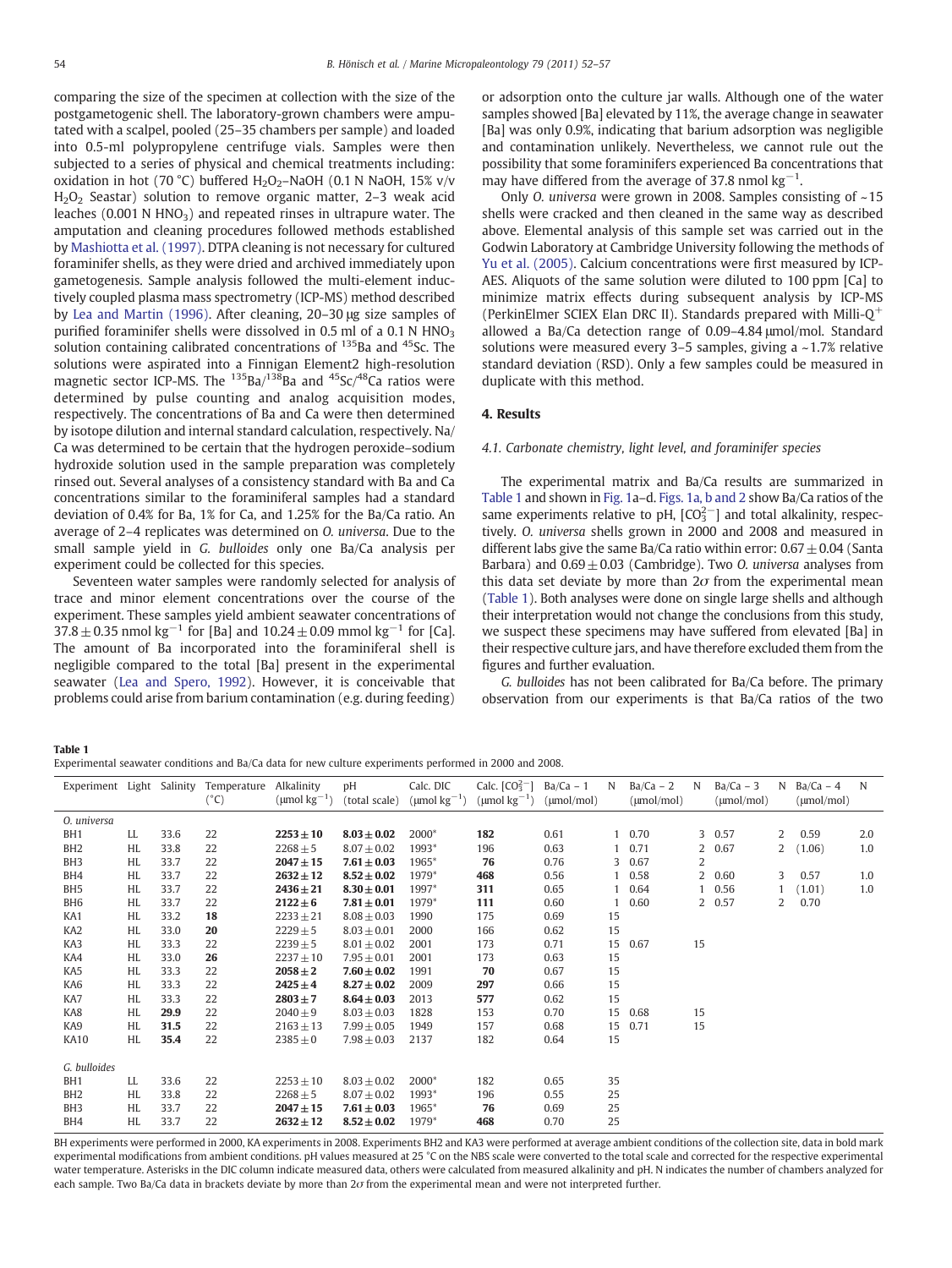<span id="page-3-0"></span>

Fig. 1. Ba/Ca data from culture experiments: a and b show HL and LL experiments with O. universa and G. bulloides relative to seawater pH and [CO $_3^2$ -], c and d show O. universa relative to temperature and salinity. The Ba/Ca ratio is independent of pH, light level, temperature, salinity or foraminifer species.

foraminifer species and the high light (HL) and low light (LL) experiments are indistinguishable within the individual data variability. Statistical evaluation (student t-test, using Matlab) of the pH relationship measured in O. universa shells yields a negative relationship with a slope  $(m)$  of  $-0.09$  µmol/mol per 1 pH unit. Although the relationship is significant (i.e.  $m \neq 0$ ) at a 95% confidence level, the regression only explains 28% of the Ba/Ca variance ( $R^2=0.28$ ). For comparison, the average  $2\sigma$  standard deviation of replicates within each experimental



Fig. 2. Same data as in Fig. 1a and b relative to total alkalinity of experimental seawater. Although the individual data variability may be large relative to repeat analysis of consistency standards, the Ba/Ca range is small compared to the large variation observed in natural samples such as estuarine foraminiferal Ba/Ca ratios from the Gulf of Guinea ([Weldeab et al., 2007a](#page-5-0)).

group is  $\pm$  0.08 µmol/mol. With a glacial/interglacial pH-difference of ~0.15 pH units ([Foster, 2008; Hönisch and Hemming, 2005; Sanyal et al.,](#page-5-0) [1995](#page-5-0)) the glacial/interglacial Ba/Ca change predicted by this observed relationship would not be detectable.

#### 4.2. Temperature and salinity

Fig. 1c and d show Ba/Ca ratios in shells of O. universa as a function of culture water temperature and salinity, respectively. No change in the Ba/Ca ratio is observed in response to either parameter.

#### 5. Discussion

The comparison between symbiont-bearing and symbiont-barren foraminifers, as well as the differing light level experiments with O. universa may be seen as an extension of pH experiments. This is because symbiont photosynthetic activity and the associated  $CO<sub>2</sub>$  sequestration in planktic foraminifers are known to increase pH at the site of calcification, and this effect is larger at higher light intensities ([Hönisch](#page-5-0) [et al., 2003; Jørgensen et al., 1985; Rink et al., 1998](#page-5-0)). In contrast, pH in the microenvironment of symbiont-barren foraminifers such as G. bulloides is dominated by the  $CO_2$ -producing processes of respiration and calcification, which lower pH at the site of calcification ([Hönisch](#page-5-0) [et al., 2003\)](#page-5-0). Ba/Ca ratios of O. universa grown under high-light and low-light conditions agree at a 95% confidence level (0.67 $\pm$  0.04 and  $0.62 \pm 0.05$  µmol/mol, respectively), suggesting that variable light intensities and corresponding pH changes at the site of calcification do not significantly affect Ba incorporation. In general, the data variability  $(\pm 0.08 \text{ \mu}$ mol/mol,  $2\sigma$ ) is large compared to the analytical uncertainty of ~0.009 μmol/mol, but small compared to the Ba/Ca range observed over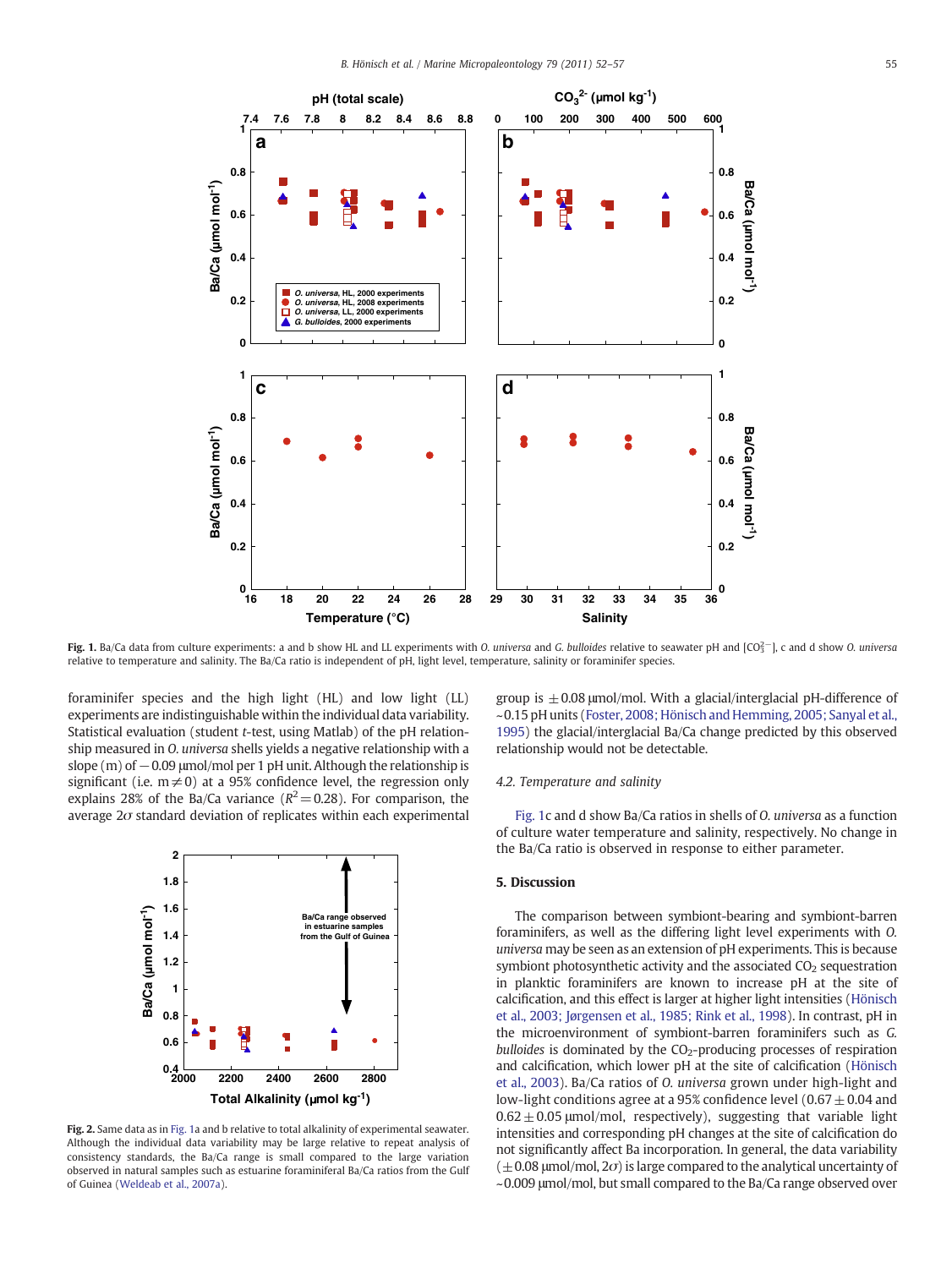

Fig. 3. Ba/Ca ratios in shells of cultured O. universa [\(Lea and Spero, 1994](#page-5-0); this study), G. sacculifer [\(Lea and Spero, 1994](#page-5-0)) and G. bulloides (this study) relative to the Ba/Ca ratio of experimental seawater. Data by [Lea and Spero \(1992\)](#page-5-0) are not included in this figure, as their analytical procedure was subsequently improved and earlier data were suspected elevated [\(Lea and Spero, 1994\)](#page-5-0). Three different foraminifer species were grown at various salinities and temperatures and yet all species (symbiont-bearing and symbiont-barren) and experiments fall on the same partitioning line. The linear regression through this data set is  $Ba/Ca<sub>shell</sub> = 0.13 + 0.14$  \*  $Ba/Ca<sub>seawater</sub>$  (dashed line). When forced through the origin, the Ba/Ca partitioning for this data set can be described as  $Ba/Ca<sub>shell</sub>=0.15$  $(\pm 0.05)^*$ Ba/Ca<sub>seawater</sub> (solid line) and the linear and forced regression agree on a 95% confidence level (grey bar).

the past 20 ky in the Arctic Ocean (~1.3–2.3 μmol/mol, [Hall and Chan,](#page-5-0) [2004a\)](#page-5-0), over the past 155 ky in the Gulf of Guinea (~0.8–2.1 μmol/mol, [Fig. 2,](#page-3-0) [Weldeab et al., 2007a\)](#page-5-0), and over the past 8 My in the Mediterranean (~0.5–9.5 μmol/mol, [Sprovieri et al., 2008](#page-5-0)). The sum of our new data and the light experiments performed by [Lea and Spero](#page-5-0) [\(1992, 1994\),](#page-5-0) suggests that seawater carbonate chemistry does not affect Ba partitioning in spinose planktic foraminifer shells.

The lack of a temperature or salinity effect is consistent with the earlier work of [Lea and Spero \(1994\)](#page-5-0), who compared Ba/Ca ratios in O. universa grown at 22 and 29 °C and  $S = 36.7$  on Lee Stocking Island, Bahamas, and at 22  $^{\circ}$ C and S = 33.7 on Santa Catalina Island ([Lea and](#page-5-0) [Spero, 1992](#page-5-0)), and found no significant difference between 33.7 and 36.7 salinity or their temperature experiments. It is remarkable how similar the foraminiferal Ba/Ca ratio is from these different studies and at different salinities and temperatures (see also Fig. 3). Our new data thus expand the temperature and salinity range over which no change in Ba/Ca ratio can be observed to  $18-29$  °C and  $S = 29.9-36.7$ .

In contrast, precipitation experiments have shown that Ba/Ca ratios are strongly anti-correlated with temperature in synthetic and scleractinian coral aragonite ([Gaetani and Cohen, 2006](#page-5-0)). [Gaetani and](#page-5-0) [Cohen \(2006\)](#page-5-0) noted that the temperature correlation is not an equilibrium process and attributed their observation to surface entrapment of Ba during aragonite growth and coralline vital effects (active Ba discrimination into the calcifying fluid and temperature and/ or light dependent enzymatic ion pumping). Ba<sup>2+</sup> has an ion radius much larger than  $Ca^{2+}$  and does not substitute as easily into calcite as into aragonite. Ba/Ca ratios in calcitic foraminifer shells are therefore much lower than in aragonitic coral skeletons  $\left($  |  $\right)$   $\mu$ mol/mol vs.  $>$ 4  $\mu$ mol/mol) and the lack of a temperature or pH effect is consistent with expectations based on the aqueous chemistry of dissolved Ba. Approximately 96% of dissolved Ba in seawater exists as a free hydrated metal ion, and only 4% of Ba may be complexed by sulfate [\(Byrne et al.,](#page-5-0) [1988\)](#page-5-0). Temperature and pH exert only a very small influence on such weakly complexed metal ions [\(Byrne et al., 1988](#page-5-0)) and thus do not give rise to significant variations in availability for incorporation into marine carbonates. In addition, our empirical calibrations demonstrate that if there were any change of calcification rate in response to higher pH and temperature, it did not result in measurable discrimination against Ba incorporation. Vital effects within and between species do not seem to exist for Ba uptake into spinose planktic foraminifer shells. Barium has no reported biochemical function, and because symbiont-bearing O. universa grown at high and low light levels record the same Ba/Ca ratio as the symbiont-barren G. bulloides, Ba partitioning between seawater and foraminiferal calcite does not appear to be influenced by symbiont photosynthetic activity.

Ba partitioning into the shells can be described by a simple partition coefficient  $D_{Ba} = Ba/Ca_{foram}$  / Ba/Ca<sub>seawater</sub>. The partition coefficients estimated from our new culture data are  $D_{Ba} = 0.17 \pm 0.04$  (2 $\sigma$ ) for G. bulloides and  $0.17 \pm 0.02$  (2 $\sigma$ ) for O. universa. Globigerinoides sacculifer and O. universa grown by [Lea and Spero \(1994\)](#page-5-0) yield a  $D_{Ba}$  of 0.15  $\pm$  0.02. The combined partition coefficients of core-top fossil spinose planktic foraminifers yield  $D_{Ba}=0.19\pm0.05$  [\(Lea and Boyle, 1991\)](#page-5-0), and [Hall and](#page-5-0) [Chan \(2004a\)](#page-5-0) observed  $D_{Ba}=0.22\pm0.02$  for coretop N. pachyderma sin. Statistical evaluation (student *t*-test) of these data reveals that the  $D_{Ba}$ values derived from laboratory culture (this study, [Lea and Spero, 1994\)](#page-5-0), where the Ba/Ca ratio of the culture medium was measured, agree at a 95% confidence level. The combined laboratory culture  $D_{Ba}$  value also agrees with the coretop  $D_{Ba}$  from [Lea and Boyle \(1991\)](#page-5-0) at a 96% confidence level. However, the D<sub>Ba</sub> from [Hall and Chan \(2004a\)](#page-5-0) does not agree with the laboratory cultures. It should be noted that we have excluded culture data by [Lea and Spero \(1992\)](#page-5-0) from this evaluation. That study estimated a  $D_{Ba}$  of  $0.16 \pm 0.01$  for cultured O. universa (regression forced through zero) but [Lea and Spero \(1994\)](#page-5-0) later improved their analytical technique and suspected their earlier analyses of foraminiferal Ba/Ca ratios may be too high. Following that line of argument, the coretop study by [Lea and Boyle \(1991\)](#page-5-0) may also be less reliable than samples measured in/after 1994. Moreover, the coretop studies used average surface ocean Ba/Ca<sub>seawater</sub> values for the respective ocean basins rather than Ba/Ca<sub>seawater</sub> which was not measured at each core site. In particular for the Arctic Ocean, where the Lena and Mackenzie Rivers discharge high Ba concentrations of 130 and 520 nmol/l, respectively, the average surface value of 65 nmol/ l used by [Hall and Chan \(2004a\)](#page-5-0) to estimate  $D_{Ba}$  for N. pachyderma may not be accurate for the core site. For future studies estimating Ba/  $Ca<sub>seawater</sub>$  from foraminiferal Ba/Ca, we therefore recommend to use  $D<sub>Ba</sub>$ established from culture studies as the most accurate coefficient. We determine this D value via a regression through our new culture data combined with previously published O. universa and G. sacculifer data [\(Lea and Spero, 1994\)](#page-5-0). We assume that a foraminifer grown in Ba-free water will not incorporate any Ba into its shell, and accordingly have forced the linear regression shown in Fig. 3 through the origin. Seawater Ba/Ca ratios can thus be estimated from foraminiferal Ba/Ca ratios as

 $Ba / Ca<sub>shell</sub> = 0.149 (\pm 0.05) * Ba / Ca<sub>seawater</sub>$ 

Forcing the regression through the origin has little overall effect, as the linear and forced regression agree on a 95% confidence level.

Importantly, we remind the reader that [Lea and Boyle \(1991\)](#page-5-0) found much higher  $D_{Ba} \approx 1$  for specimens of the non-spinose Globorotaliid family, i.e. Globorotalia truncatulinoides, G. hirsuta and G. menardii. [Lea](#page-5-0) [and Boyle \(1991\)](#page-5-0) argued that this may be attributed to a different calcification mechanism but their data are too variable to permit estimation of a coherent  $D_{Ba}$  for the Globorotaliids. One parameter that the Globorotaliids have in common is that they all live in the subsurface, at water depths > 70–300 m ([Farmer et al., 2007\)](#page-5-0), except for G. truncatulinoides which has been reported to live as deep as 700 m [\(Mulitza et al., 1999; Steph et al., 2009](#page-5-0)). Although the seawater Ba concentration increases with depth and may explain higher Ba/Ca ratios in deep living G. truncatulinoides, the seawater Ba concentration in the upper 300 m of the water column is similar to the surface layer, and accordingly we need to consider how [Ba] could be increased in the microenvironment of this particular group of foraminifer species. With no biological function reported, it seems unlikely that foraminifers would actively increase [Ba] in their microenvironment, so the only conceivable ways to increase Ba incorporation include reduced